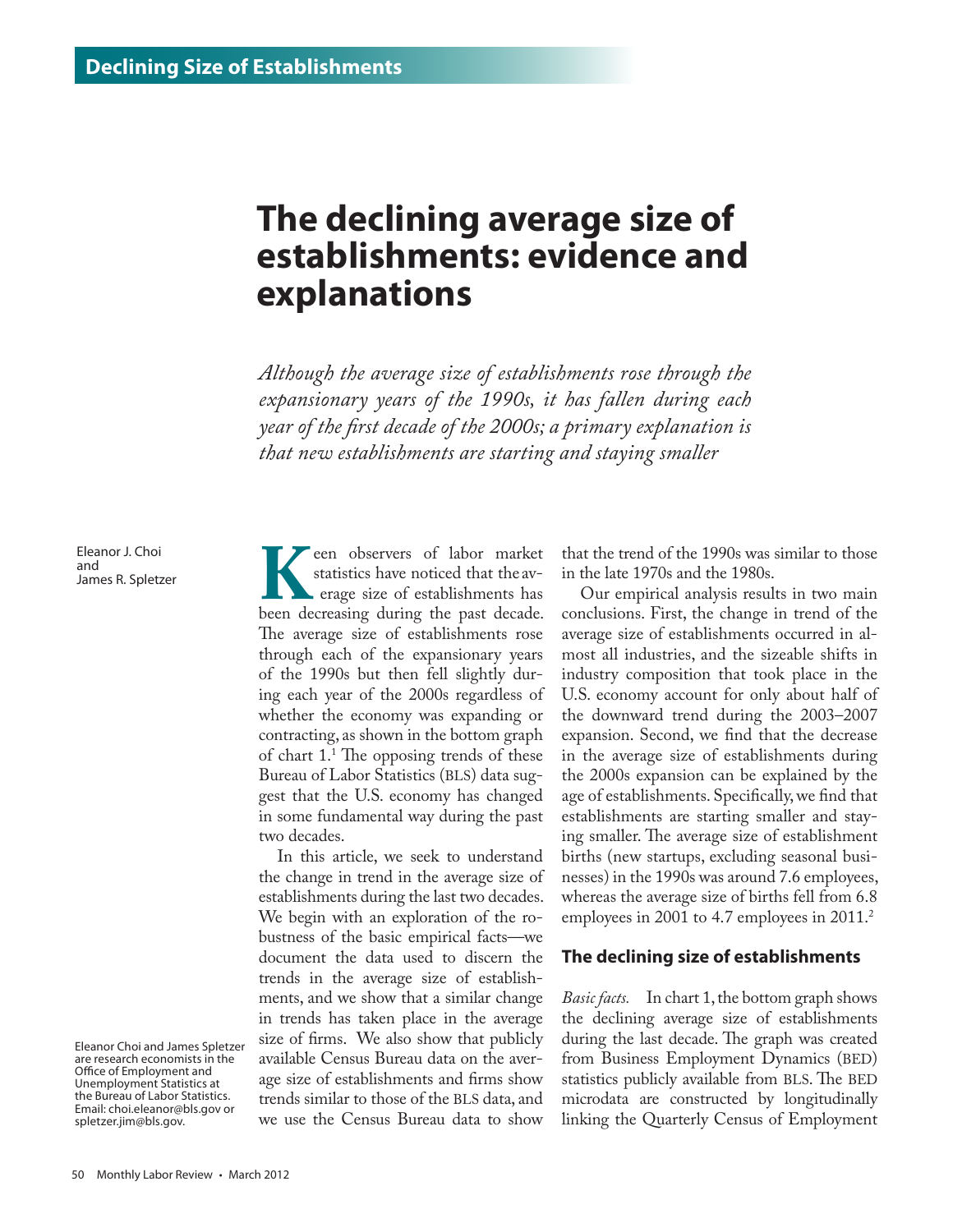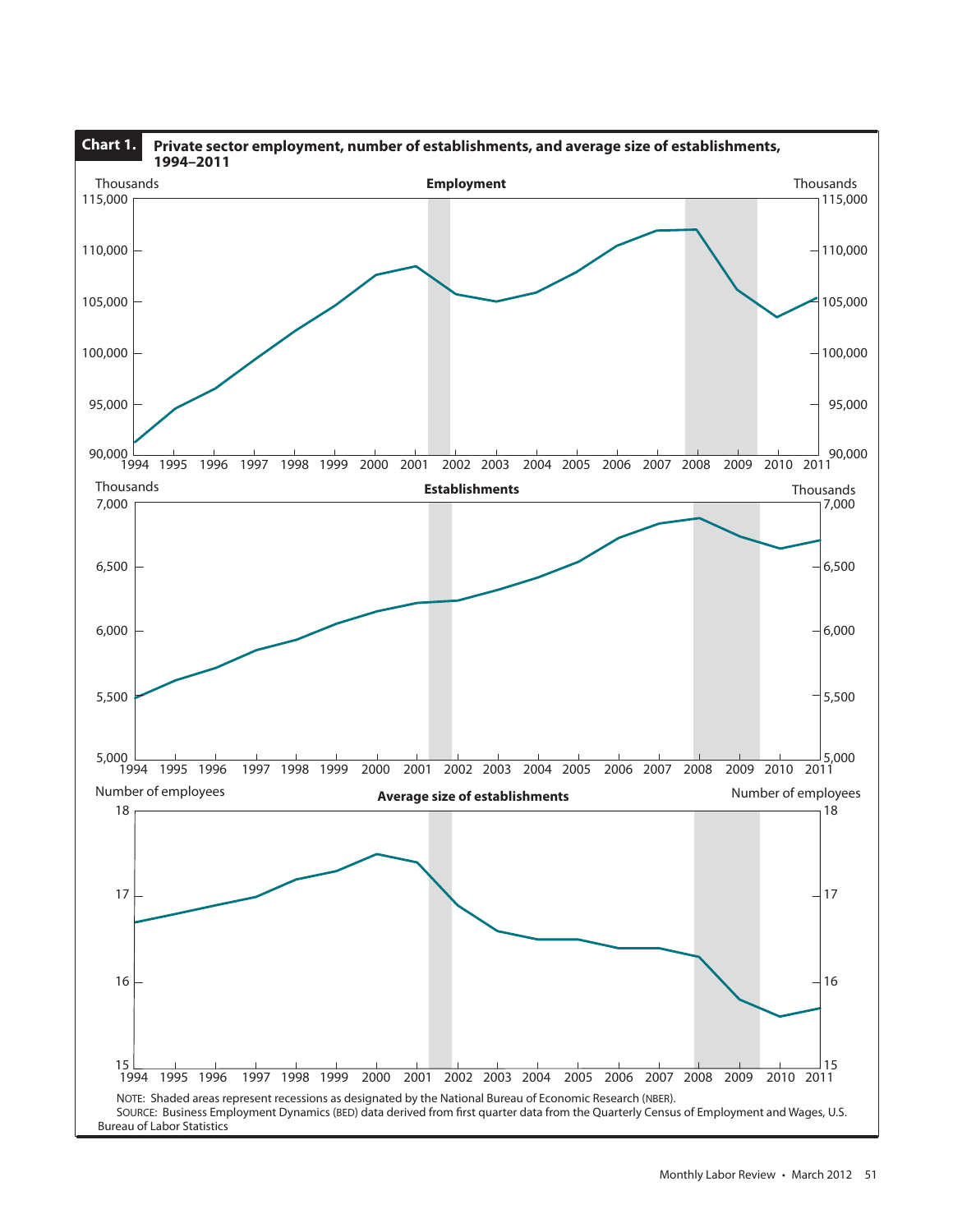and Wages (QCEW) microdata. The QCEW is the Bureau's business register, with employment and wage information for all establishments covered by state and federal unemployment insurance (UI) laws. The QCEW data are used as the sampling frame and the employment benchmark for other BLS establishment-based surveys.3 The BED program publishes private sector employment data and the associated number of establishments for the month of March.4 We compute the average size of establishments as employment divided by the number of establishments.

As shown in the bottom graph of chart 1, the average size of establishments rose during the 1990s, from 16.7 employees in March 1994 to 17.5 in March 2000. Establishment size declined during and immediately following the 2001 recession, falling to 16.6 in March 2003. The average size of establishments then declined slightly during the mid-2000s to 16.4 in March 2007. There was another decline during and immediately after the most recent recession as establishment size fell to 15.6 in March 2010, followed by a slight uptick to 15.7 in March 2011. The other graphs in chart 1 provide a look at the employment level and number of establishments, the two components of average establishment size.

The decline in the average size of establishments during recessions is not surprising. Recessions are a period of employment loss in the economy, and are often referred to as a period of "cleansing" as many establishments decrease their employment.<sup>5</sup> What we find interesting in the bottom graph of chart 1 is how the slope during the expansion of the 1990s contrasts with the slope of the expansion of the 2000s. The goal of this paper is to better understand this phenomenon.

*Establishment versus firm: does it matter?* As a check on robustness, we asked whether the average size of firms also has exhibited contrasting slopes in the last two decades. In light of the advances in telecommunication and telework during the last decade, a large firm might set up new establishments and transfer existing staff to these new places of work, thus generating an increase in the number of establishments with no corresponding increase in employment. In this simple example, the decline in the average size of establishments that we observe would not be mirrored by a decline in the average size of firms.

We created a data series on the average size of firms using publicly available data on employment and the number of firms from the BED program.<sup>6</sup> We com-

52 Monthly Labor Review • March 2012

puted the average size of firms as employment divided by the number of firms.

Employment in firms, number of firms, and the average size of firms for the 1993–2011 period is presented in chart 2. Looking at the bottom graph, we see that the time series of the average size of firms is broadly similar to the time series of the average size of establishments: both rose during the 1990s, although the rise in the average size of firms was greater than the rise in the average size of establishments, and then both declined during and immediately following the 2001 recession. During the 2000s expansion, however, the average size of firms rose by 0.2 (from 21.8 in March 2003 to 22.0 in March 2007), whereas the average size of establishments fell by 0.2 (from 16.6 in March 2003 to 16.4 in March 2007). Both series then declined during the 2007–2009 recession.

The data in charts 1 and 2 lead us to conclude that both the average size of establishments and the average size of firms rose during the 1990s expansion, and held relatively steady during the 2000s expansion. This robustness check confirms that, in some manner, businesses are structuring their workforces differently in the 2000s than in the 1990s.

*Do Census data show a declining average size?* The Census Bureau's Business Dynamics Statistics (BDS) are similar to the BED data from the BLS. Both the BDS and the BED programs publish time series of employment, the number of establishments, and the number of firms in the private sector.7 The average size of establishments and firms from the BDS and the BED are graphed in chart 3.8 There are two immediate conclusions from chart 3. First, we see that both the BLS and the Census Bureau data show the average size of businesses—measured as either the average size of establishments or the average size of firms—growing during the 1990s expansion, declining during recessions, and basically holding steady during the 2000s expansion. The precise quantifications are as follows: the average size of establishments grew by 0.8 in the BED series and by 1.5 in the BDS series during the 1990s expansion (1994–2000), whereas the average size of establishments fell by 0.2 in the BLS series and by 0.1 in the BDS series during the 2000s expansion (2003–2007). The average size of firms grew by 1.9 in the BED series and by 2.4 in the BDS series during the 1990s expansion, whereas the average size of firms grew by 0.2 in both the BLS series and the BDS series during the 2000s expansion. While the exact amount of growth and decline varies somewhat depending upon whether we are looking at establishments or firms, or whether we are looking at BLS or Census data, all four series plotted in chart 3 show that the average size of businesses rose during the 1990s expansion and was relatively flat or inched downward during the 2000s expansion.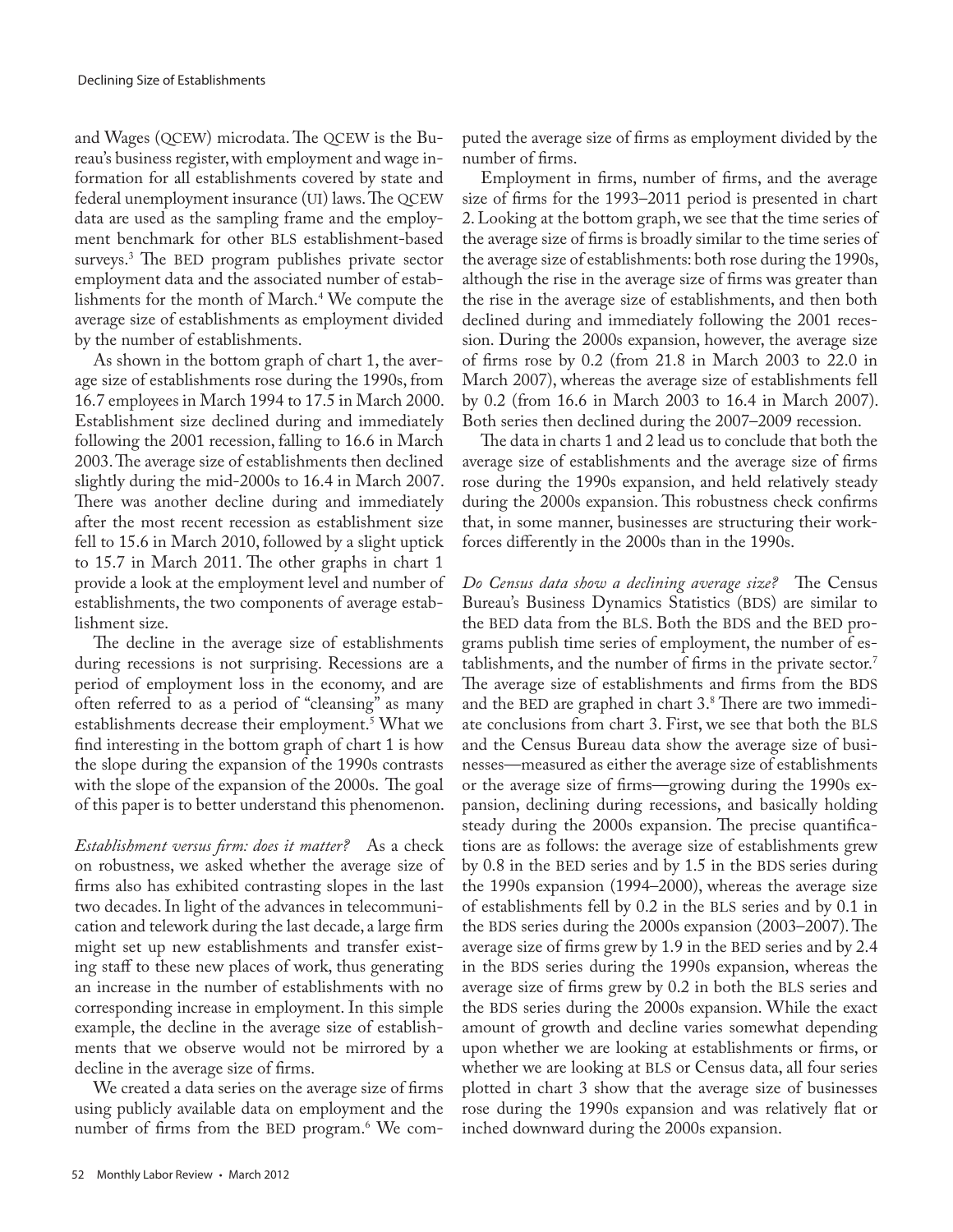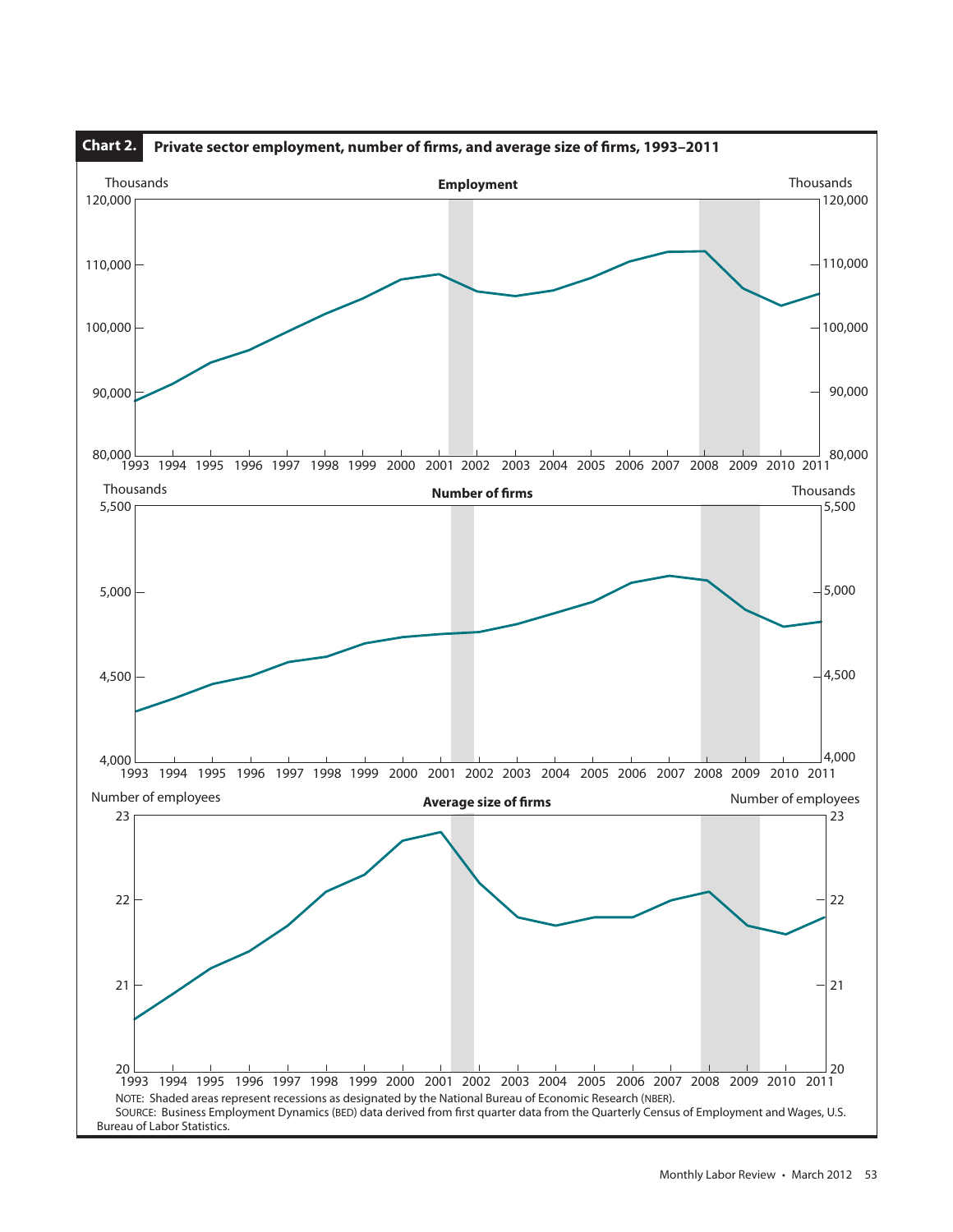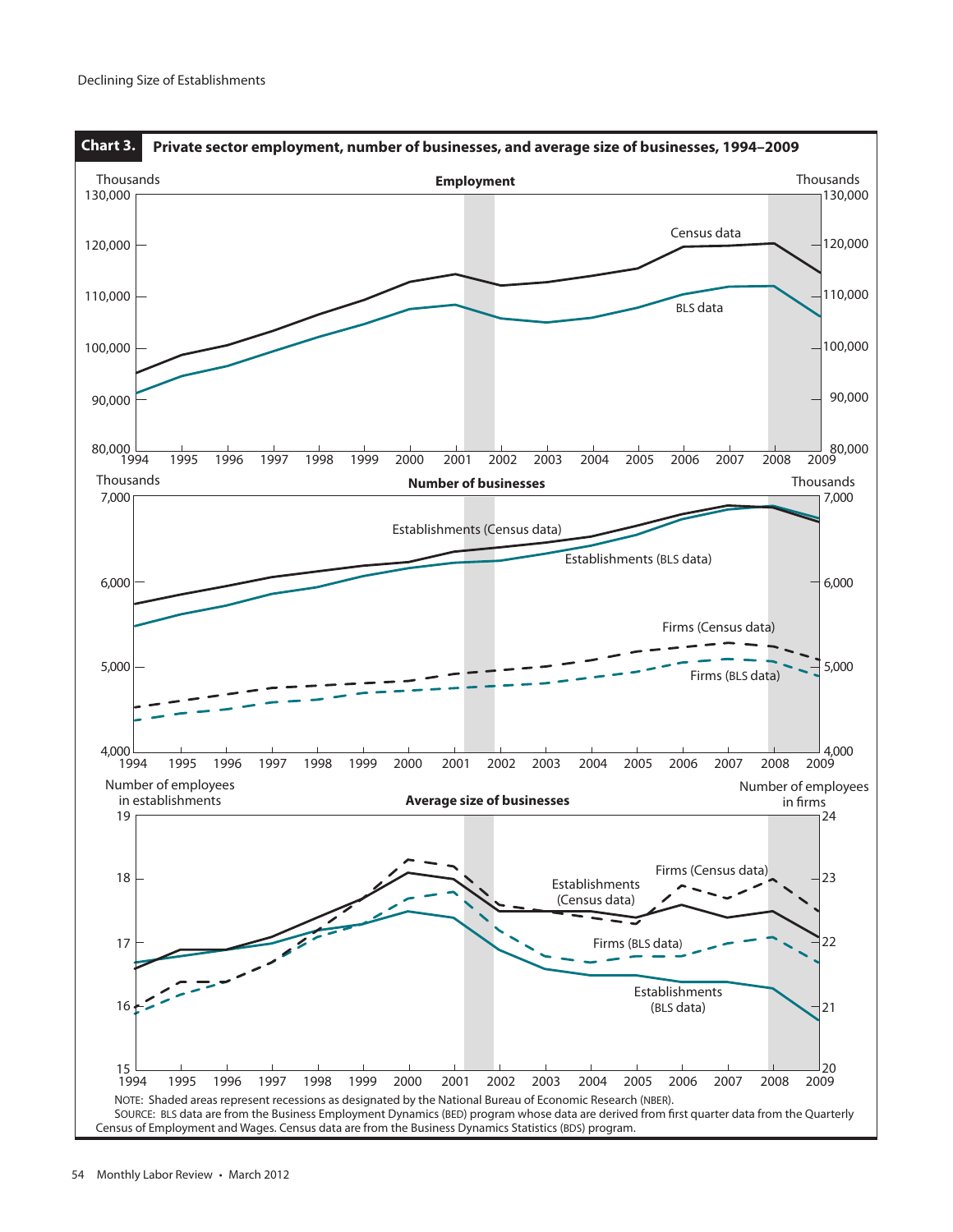The second conclusion from chart 3 is that we see a divergence in the average size of businesses when comparing the BDS and the BED data. The data from both sources show that establishments had an average of 16.9 employees in 1996. In 1998, the average size of establishments was higher in the BDS series than in the BED, and this difference grew until, by 2000, the average size in the BDS was 18.1 and the average size in the BED was 17.5. This difference widened as the economy emerged from the 2001 recession, and in 2004 the difference in the average size of establishments was one full employee (17.5 in the BDS versus 16.5 in the BED series). This difference grew again in the mid-2000s and during the 2007–2009 recession. In 2009, the average size of establishments in the BDS was 17.1 whereas the average size of establishments in the BED series was 15.8. A similar yet somewhat smaller divergence holds for the BED and BDS measures of the average size of firms.

This divergence between the BED average size measure and the BDS average size measure is almost entirely due to divergences in the level of employment rather than divergences in the number of establishments. Visual inspection of the top graph of chart 3 shows a relatively large divergence in employment level as measured by the two data sources. During the mid-1990s, BDS employment was about 4 million higher than BED employment. This difference rose monotonically from 1997 to 2004; the 2004 difference was 8.1 million. By 2009, the BDS had 8.4 million more employment than did the BED. 9 The middle graph of chart 3 shows that the BED has a slightly higher growth rate of the number of establishments than does the BDS, whereas the growth rates of the number of firms appear to be identical. This small divergence in the establishment counts helps explain why the average size of establishments diverges more across data sources than does the average size of firms. A formal decomposition shows that 92 percent of the 1996–2009 divergence in the average size of establishments was due to differential growth rates in employment, with the remaining 8 percent of the divergence due to differential growth rates in the number of establishments.

*A longer run perspective.* A natural question at this stage of the analysis is to ask about the average size of businesses before the 1990s. We know of two data sources that would allow for pushing back the average-size statistics into the 1980s and earlier. The first source is the Census data used in the previous subsection—these data start in 1977. The second is the published data on employment and the number of employers covered by state and federal UI laws; these data go back to 1938, the start of the UI program. However, as we have been unable to create a consistent time series from the UI data, we used the Census data for our analysis here.<sup>10</sup>

We present the employment, the number of establishments and firms, and the average size of establishments and firms from 1977 to 2009 in chart 4. The main point to take away from chart 4 is that the average size of establishments and the average size of firms declined during recessions and increased during the expansions of the 1970s, the 1980s, and the 1990s. The average size of establishments grew by 1.0 employee during the economic expansion of 1977–1979, by 1.1 during the 1983–1989 expansionary period, and by 1.6 during the 1992–2000 expansion. The average size of firms grew by 1.3 workers from 1977 to 1979, by 1.8 from 1983 to 1989, and by 2.4 from 1992 to 2000. The trend in average size during the 2003–2007 expansion, however, was different from the increases of the previous three decades. In the BDS data, the average size of establishments fell by 0.1 worker during the 2003–2007 period, and the average size of firms only grew by 0.2 during the same period.

## **Basic analysis of employment and establishment size**

*The size distribution.* To isolate the source of the difference in the average size growth between the 1994–2000 and 2003–2007 expansions, we start our descriptive analysis by examining where in the size distribution the difference has occurred during the two expansionary periods.

Table 1 presents percent distributions of employment and establishments across the nine standard size categories (1–4, 5–9, 10–19, 20–49, 50–99, 100–249, 250–499, 500–999, and 1,000+ employees) using unpublished BED tabulations. Also shown are similar calculations using the public-use BED data on employment and number of firms. We selected March 1994, March 2000, March 2003, and March 2007 to define the starting and ending points of the 1990s and the 2000s expansions. The establishment data show that employment shifted away from small establishments with 19 or fewer employees and grew in larger establishments with 50–999 employees during the 1994–2000 expansion. During the 2003–2007 expansion, on the contrary, there was not much of a change in the size distribution except that the proportion of employment in establishments with 1,000 or more employees dropped noticeably. The distribution of establishments in each size category exhibits one prominent change across the two expansions: the share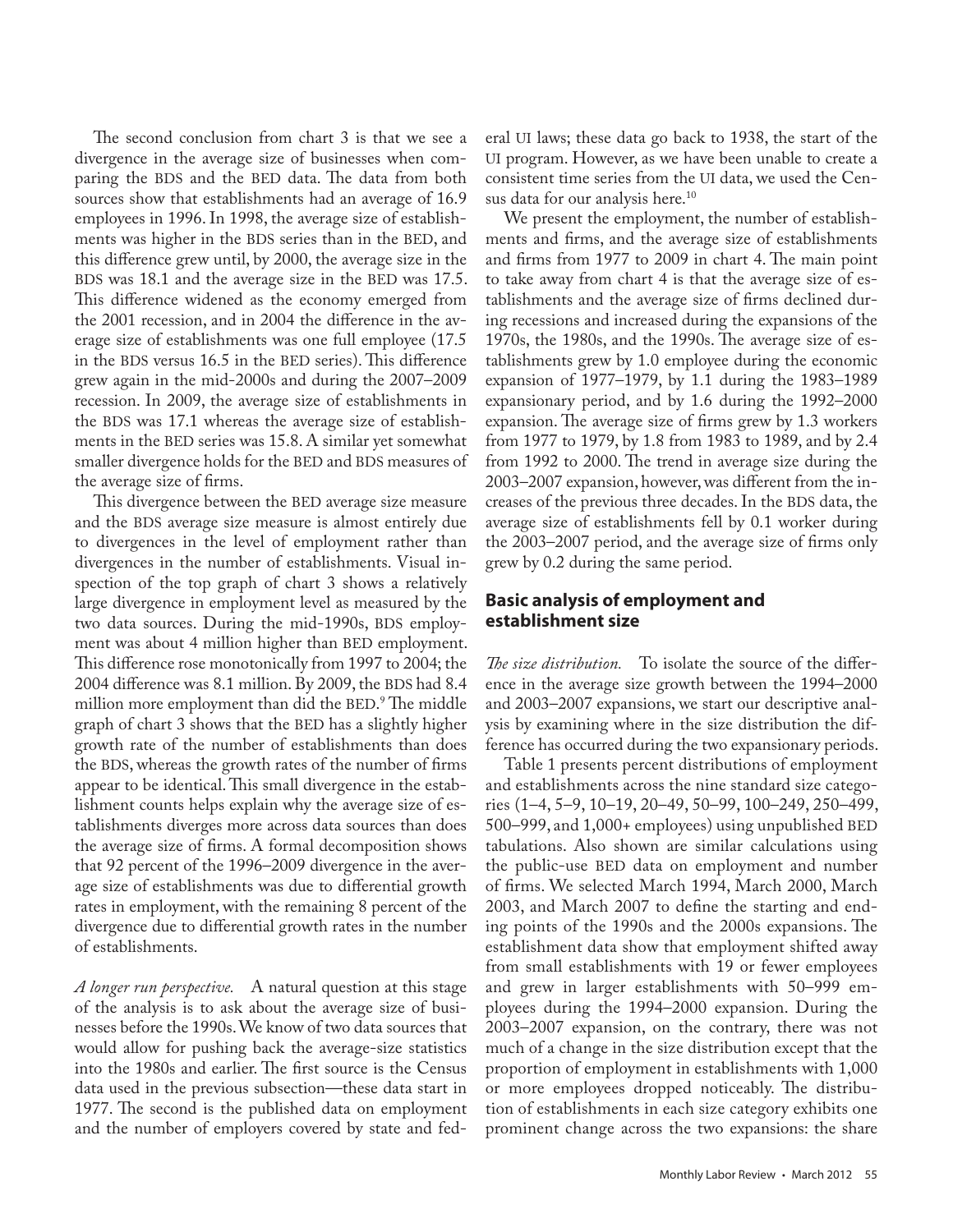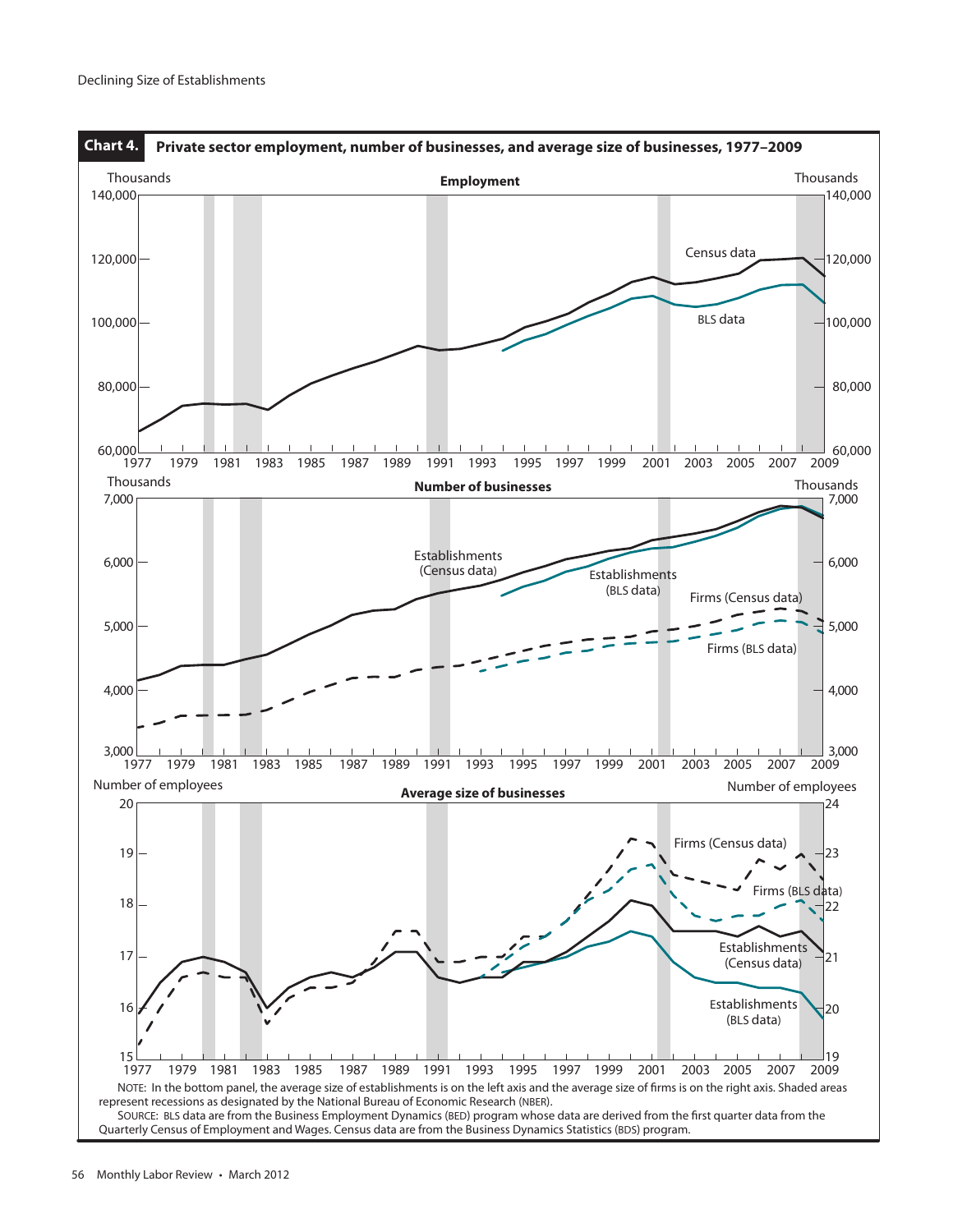| Table 1.                                                        |                                                                    | selected years | Percent distribution of total private sector employment, establishments, and firms by establishment or firm size, |       |                           |                |                       |                 |                   |                                 |                   |       |                 |              |                |            |
|-----------------------------------------------------------------|--------------------------------------------------------------------|----------------|-------------------------------------------------------------------------------------------------------------------|-------|---------------------------|----------------|-----------------------|-----------------|-------------------|---------------------------------|-------------------|-------|-----------------|--------------|----------------|------------|
|                                                                 |                                                                    |                |                                                                                                                   |       | <b>Establishment data</b> |                |                       |                 | <b>Firms data</b> |                                 |                   |       |                 |              |                |            |
| <b>Size</b><br>category                                         |                                                                    |                | <b>Employment</b>                                                                                                 |       |                           |                | <b>Establishments</b> |                 |                   |                                 | <b>Employment</b> |       |                 | <b>Firms</b> |                |            |
|                                                                 | 1994                                                               | 2000           | 2003                                                                                                              | 2007  | 1994                      | 2000           | 2003                  | 2007            | 1994              | 2000                            | 2003              | 2007  | 1994            | 2000         | 2003           | 2007       |
| Total                                                           | 100.0                                                              | 100.0          | 100.0                                                                                                             | 100.0 | 100.0                     | 100.0          | 100.0                 | 100.0           | 100.0             | 100.0                           | 100.0             | 100.0 | 100.0           | 100.0        | 100.0          | 100.0      |
| $1 - 4$                                                         | 6.5                                                                | 6.0            | 6.3                                                                                                               | 6.4   | 50.2                      | 49.8           | 50.4                  | 51.0            | 5.5               | 4.9                             | 5.2               | 5.2   | 53.6            | 53.1         | 54.0           | 54.8       |
| $5 - 9$                                                         | 8.6                                                                | 7.9            | 8.3                                                                                                               | 8.2   | 21.6                      | 20.9           | 20.8                  | 20.3            | 6.7               | 6.0                             | 6.2               | 6.0   | 21.2            | 20.7         | 20.6           | 20.0       |
| $10 - 19$                                                       | 10.9                                                               | 10.6           | 11.1                                                                                                              | 11.2  | 13.5                      | 13.7           | 13.6                  | 13.5            | 8.0               | 7.5                             | 7.7               | 7.5   | 12.5            | 12.7         | 12.5           | 12.2       |
| $20 - 49$                                                       | 16.5                                                               | 16.5           | 17.0                                                                                                              | 17.4  | 9.1                       | 9.5            | 9.4                   | 9.4             | 11.4              | 10.9                            | 11.0              | 10.9  | 7.9             | 8.2          | 8.0            | 7.9        |
| $50 - 99$                                                       | 12.8                                                               | 13.1           | 13.2                                                                                                              | 13.5  | 3.1                       | 3.3            | 3.2                   | 3.2             | 8.5               | 8.3                             | 8.2               | 8.2   | 2.6             | 2.7          | 2.6            | 2.6        |
| $100 - 249$                                                     | 16.1                                                               | 16.6           | 16.5                                                                                                              | 16.7  | 1.8                       | 1.9            | 1.8                   | 1.8             | 10.6              | 10.5                            | 10.4              | 10.5  | 1.5             | 1.6          | 1.5            | 1.5        |
| 250-499                                                         | 9.3                                                                | 9.9            | 9.5                                                                                                               | 9.4   | .5                        | .5             | .5                    | .4              | 7.1               | 7.4                             | 7.1               | 7.2   | .4              | .5           | .5             | .5         |
| 500-999                                                         | 7.0                                                                | 7.4            | 6.8                                                                                                               | 6.7   | $\overline{2}$            | $\overline{2}$ | $\overline{2}$        | $\overline{.2}$ | 6.6               | 7.0                             | 6.8               | 6.8   | $\overline{.2}$ | $\cdot$ .2   | $\overline{2}$ | $\cdot$ .2 |
| $1,000+$                                                        | 12.3                                                               | 11.9           | 11.3                                                                                                              | 10.5  | $\cdot$ 1                 | $\cdot$ 1      | $\cdot$ 1             | $\cdot$ 1       | 35.6              | 37.5                            | 37.4              | 37.8  | .2              | .2           | .2             | .2         |
| guarter data from the Quarterly Census of Employment and Wages, | SOURCE: Business Employment Dynamics (BED) data derived from first |                |                                                                                                                   |       |                           |                |                       |                 |                   | U.S. Bureau of Labor Statistics |                   |       |                 |              |                |            |

of establishments with fewer than 5 employees fell during the 1994–2000 expansion (from 50.2 percent to 49.8 percent) but rose during the 2003–2007 expansion (from 50.4 percent to 51.0 percent).

The data in table 1 for firms also tell us that employment share fell in small and mid-sized firms (with fewer than 250 employees) and increased in large firms during the 1994–2000 expansion but stayed relatively constant during the 2003–2007 expansion. The distribution of firms over size classes is similar across the 4 years, with the exception of the smallest size class, which fell in the 1990s but grew in the 2000s.

We wish to highlight the role of the smallest businesses in table 1. During the 1990s expansion, both the employment share and the establishment share shifted from small businesses to medium- and large-sized businesses, but during the 2000s expansion, the employment share in the smallest businesses was constant and the relative share of businesses classified in the smallest size category increased. This suggests that the explanation for the change in trend in the average establishment size will have some of its roots in the smallest establishments and firms.

*Industry analysis.* Our next descriptive analysis examines whether the change in trend of the average size of establishments was driven by changes in industry composition. For example, we know that manufacturing establishments are larger, on average, than service establishments, and the shift in employment out of manufacturing and into services could generate a falling average establishment size.

Table 2 presents percent distributions of employment, establishments, and the average size of establishments by the 2-digit North American Industry Classification System (NAICS) for the same points in time used in table 1. The most noticeable change in the industry composition is the decline of manufacturing since 1994. Manufacturing employed 18.3 percent of U.S. workers in 1994, and this proportion decreased to 16.1 percent in 2000, 13.9 percent in 2003, and 12.4 percent in 2007. Manufacturing's share of establishments also declined, falling from 6.6 percent in 1994 to 6.0 percent in 2000, 5.4 percent in 2003, and 4.8 percent in 2007. This decline in manufacturing was offset by increases in construction; professional, scientific and technical services; administrative and support services; and health care and social assistance.

The columns on the right of table 2 show that the trend in the average size of establishments changed in almost all industries during the 2000s expansion compared with the 1990s expansion. The change in trend was either to slower growth or to an accelerated decline after the 2001 recession. The average size grew during the 1990s expansion and then grew at a slower rate during the 2000s expansion in industries such as construction, retail trade, and accommodation and food services. These industries are known as cyclical industries as we would normally expect them to grow during expansions. The average size grew during the 1990s expansion and then became flat during the 2000s expansion in wholesale trade, transportation and warehousing, administrative and support services, and other services. Industries whose average size grew during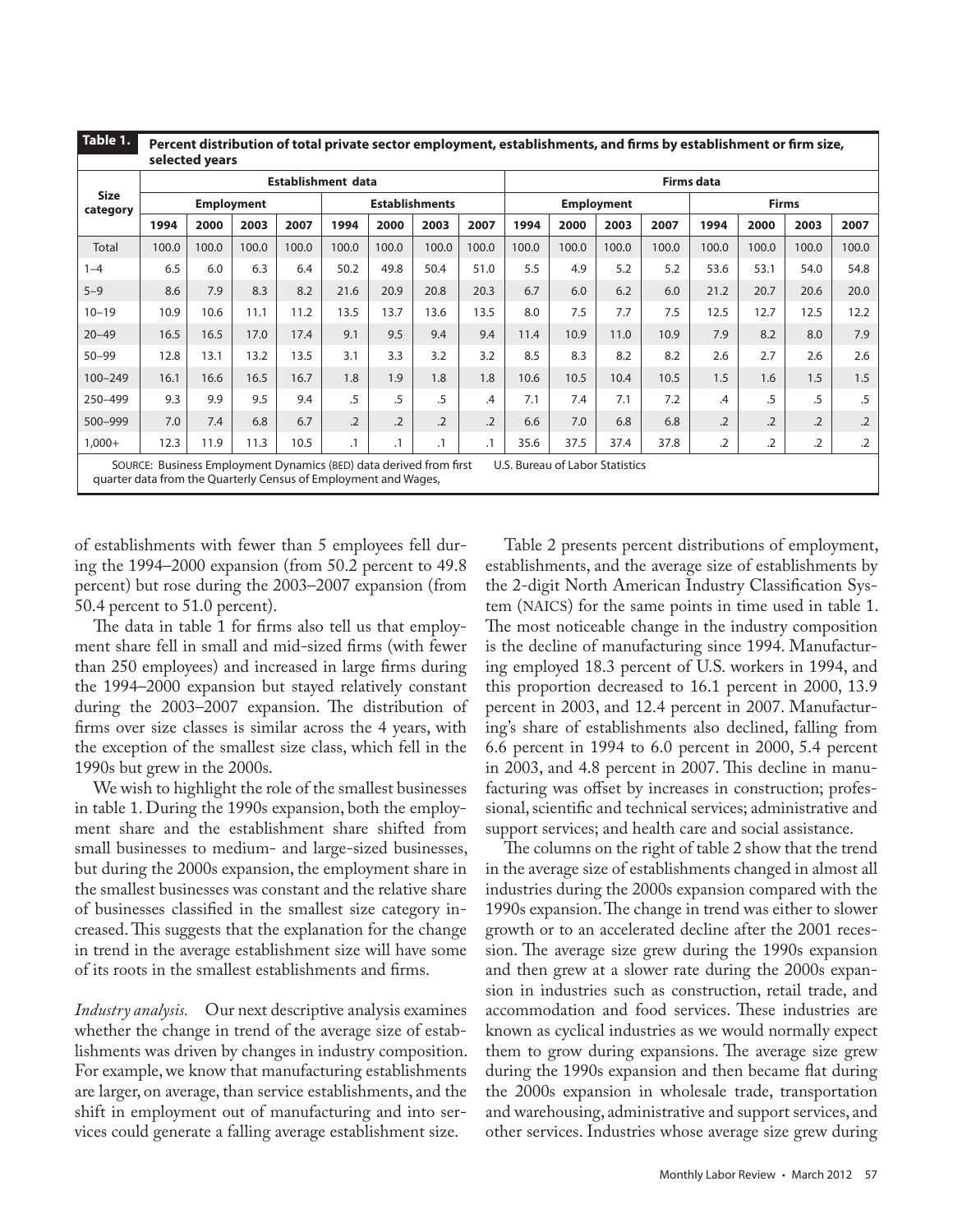|              | industry, selected years                            |           |            |                   |            |                 |            |                       |               |      |                                       |      |      |
|--------------|-----------------------------------------------------|-----------|------------|-------------------|------------|-----------------|------------|-----------------------|---------------|------|---------------------------------------|------|------|
| <b>NAICS</b> |                                                     |           |            | <b>Employment</b> |            |                 |            | <b>Establishments</b> |               |      | <b>Average size of establishments</b> |      |      |
| code         | Industry name                                       | 1994      | 2000       | 2003              | 2007       | 1994            | 2000       | 2003                  | 2007          | 1994 | 2000                                  | 2003 | 2007 |
|              | <b>Total</b>                                        | 100.0     | 100.0      | 100.0             | 100.0      | 100.0           | 100.0      | 100.0                 | 100.0         | 16.6 | 17.5                                  | 16.6 | 16.3 |
| 11           | Agriculture, forestry, fishing, and<br>huntina      | 1.1       | 1.0        | 1.0               | .9         | 1.5             | 1.3        | 1.3                   | 1.2           | 12.6 | 12.9                                  | 12.8 | 13.0 |
| 21           | Mining                                              | .6        | $.5\,$     | $.5\,$            | .6         | $.4\phantom{0}$ | .4         | $\cdot$ 3             | $\mathcal{A}$ | 23.1 | 22.3                                  | 22.3 | 25.1 |
| 22           | <b>Utilities</b>                                    | 8.        | .6         | .6                | .5         | $\cdot$ 3       | $\cdot$ .2 | $\cdot$ .2            | $\cdot$ .2    | 50.7 | 40.7                                  | 37.9 | 35.8 |
| 23           | Construction                                        | 5.0       | 5.9        | 6.0               | 6.5        | 9.2             | 9.8        | 9.9                   | 10.3          | 9.0  | 10.5                                  | 10.1 | 10.4 |
| $31 - 33$    | Manufacturing                                       | 18.3      | 16.1       | 13.9              | 12.4       | 6.6             | 6.0        | 5.4                   | 4.8           | 45.8 | 46.8                                  | 42.5 | 41.9 |
| 42           | Wholesale trade                                     | 5.4       | 5.3        | 5.3               | 5.3        | 8.4             | 8.0        | 7.9                   | 7.8           | 10.8 | 11.6                                  | 11.1 | 11.1 |
| $44 - 45$    | <b>Retail trade</b>                                 | 14.3      | 13.9       | 13.9              | 13.6       | 17.3            | 15.6       | 14.8                  | 13.8          | 13.7 | 15.6                                  | 15.6 | 16.1 |
| $48 - 49$    | Transportation and warehousing                      | 3.7       | 3.8        | 3.7               | 3.8        | 2.8             | 2.9        | 2.7                   | 2.7           | 22.0 | 23.3                                  | 22.6 | 22.6 |
| 51           | Information                                         | 3.0       | 3.3        | 3.1               | 2.7        | 1.7             | 1.9        | 1.9                   | 1.7           | 29.5 | 29.7                                  | 27.0 | 25.3 |
| 52           | Finance and insurance                               | 5.5       | 5.1        | 5.5               | 5.4        | 5.5             | 5.7        | 5.9                   | 6.2           | 16.5 | 15.7                                  | 15.3 | 14.1 |
| 53           | Real estate and rental and leasing                  | 1.9       | 1.9        | 1.9               | 1.9        | 4.5             | 4.3        | 4.4                   | 4.6           | 7.1  | 7.5                                   | 7.3  | 6.8  |
| 54           | Professional, scientific, and<br>technical services | 5.6       | 6.2        | 6.3               | 6.8        | 9.3             | 10.7       | 11.0                  | 11.5          | 10.0 | 10.2                                  | 9.5  | 9.7  |
| 55           | Management of companies and<br>enterprises          | 1.6       | 1.6        | 1.6               | 1.6        | .5              | .6         | 0.5                   | .6            | 56.0 | 52.1                                  | 48.9 | 42.8 |
| 56           | Administrative and support<br>services              | 5.7       | 7.3        | 7.0               | 7.3        | 4.6             | 5.0        | 5.1                   | 5.3           | 20.9 | 25.5                                  | 22.7 | 22.7 |
| 61           | <b>Educational services</b>                         | 1.6       | 1.7        | 2.0               | 2.1        | 0.8             | 0.9        | 1.0                   | 1.0           | 34.8 | 33.9                                  | 34.0 | 32.5 |
| 62           | Health care and social assistance                   | 11.8      | 11.6       | 13.0              | 13.4       | 9.4             | 9.1        | 9.4                   | 9.8           | 20.7 | 22.2                                  | 22.8 | 22.4 |
| 71           | Arts, entertainment, and<br>recreation              | 1.5       | 1.6        | 1.6               | 1.6        | 1.3             | 1.3        | 1.3                   | 1.4           | 19.6 | 21.3                                  | 19.7 | 18.9 |
| 72           | Accommodation and food<br>services                  | 9.1       | 9.1        | 9.6               | 9.9        | 7.8             | 7.5        | 7.7                   | 7.8           | 19.6 | 21.2                                  | 20.6 | 20.9 |
| 81           | Other services (except public<br>administration)    | 3.6       | 3.4        | 3.6               | 3.4        | 8.1             | 7.7        | 7.6                   | 7.2           | 7.3  | 7.8                                   | 7.8  | 7.8  |
| 99           | Unclassified                                        | $\cdot$ 1 | $\cdot$ .2 | $\cdot$ .2        | $\cdot$ .2 | $\overline{.2}$ | 1.1        | 1.5                   | 1.7           | 5.7  | 2.9                                   | 2.6  | 2.1  |

**Percent distribution of total private sector employment and establishments, and average size of establishments, by Table 2.**

SOURCE: Business Employment Dynamics (BED) data derived from first quarter data from the Quarterly Census of Employment and Wages, U.S. Bureau of Labor Statistics.

the 1990s but declined during the 2000s included manufacturing, information, real estate and rental and leasing, health care and social assistance, and arts, entertainment, and recreation. In the finance and insurance, management of companies and enterprises, and educational services industries, the average size of establishments was flat or declined during the 1990s expansion and declined more rapidly during the 2000s expansion.

To get a more formal understanding of how industry changes affect the average establishment size, we decom-

posed the total change in the average establishment size between 1994 and 2000 as well as between 2003 and 2007 into the average size effect and the establishment share effect by industry. The average size effect measures the change in the average size of establishments attributable to the changing average size within industries, holding the industry establishment share fixed. The establishment share effect measures the change in the average size of establishments attributable to changes in the establishment shares among industries, holding the average size of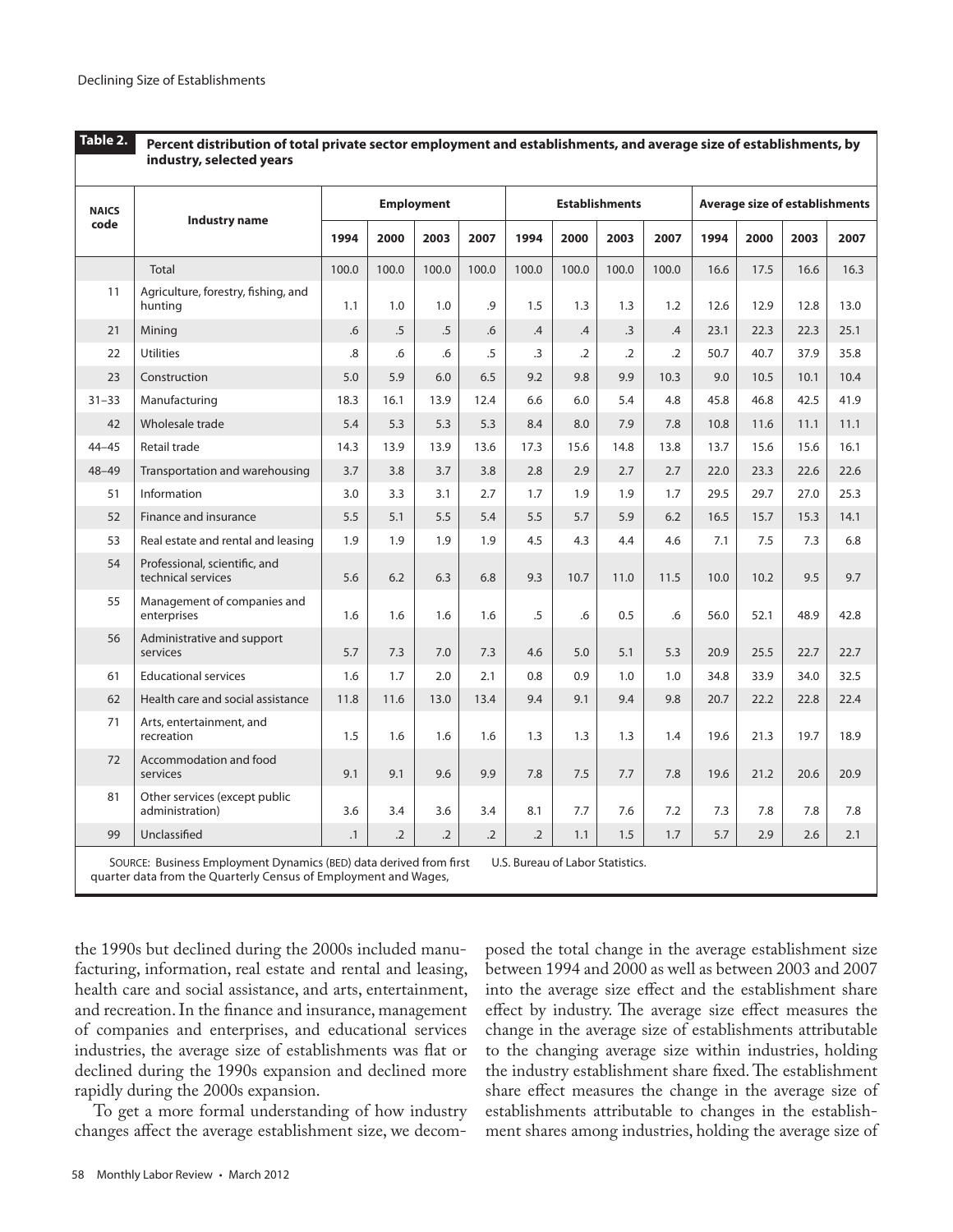establishments in each industry constant.

The decomposition formula can be written as the following:

$$
\Delta S_t = \sum_i \Delta S_{it} \overline{\lambda}_{it} + \sum_i \Delta \lambda_{it} \overline{S}_{it}.
$$
 (1)

Here,  $\Delta S_{it} = S_{it_1} - S_{it_0}$  is the change in the average establishment size in industry *i* over time interval  $t = [t_0, t_1]$ ,  $\lambda_{it} = (\lambda_{it_1} + \lambda_{it_0})/2$  is the average establishment share of industry *i* at time  $t_0$  and  $t_1$ ,  $\Delta \lambda_i$  is the change in the average establishment share during the time interval  $t = [t_0, t_1]$ , and  $S_{it} = (S_{it_1} + S_{it_0})/2$  is the average of industry *i*'s establishment size at time  $t_0$  and  $t_1$ . We implemented this decomposition using the 20 industry categories at the two-digit NAICS level.

Tables 3 and 4 present the industry decomposition results for the 1994–2000 and 2003–2007 expansions, respectively. The average size of establishments increased by about 0.8 employee during the 1994–2000 expansion; as shown in table 2, this is the growth from 16.6 to  $17.5$ <sup>11</sup> The 130.0 percent in the top row of table 3 shows that, when the establishment share is held constant, this increase is more than entirely explained by the average size change within industries. The increases in average size in industries such as construction, retail trade, administrative and support services, health care, and accommodation and food services were the main contributors to the increase in the average size effect. The negative sign of the establishment share effect  $(-30.0)$  percent in the top row of table 3) indicates that, if the average size within industries had remained constant, the average size of total establishments would have declined because of composition changes in the establishment shares across industries during the 1994–2000 period. The establishment share effect mainly resulted from the relative decline of the manufacturing and retail trade industries.

Table 4, on the other hand, analyzes the average establishment size decrease of 0.3 employee during the 2003–2007 expansion; as shown in table 2, this is the decline from 16.6 to 16.3. Holding the establishment share of each industry constant, the changes in the industryspecific average sizes explain 46 percent of the 0.3 decrease. The major contributors to this decrease were the manufacturing, information, finance and insurance, management, and health care industries. These are industries where technological change generally can easily be adopted. Holding the average size of each industry constant, the changes in the establishment shares across industries explain 54 percent of the 0.3 decrease in the average size. In particular, the declining relative shares of the manufacturing and retail trade industries drove the 2003–2007

establishment share effect.

Our analysis in tables 3 and 4 led us to conclude that the change in trend of establishment size growth over the last two decades was not driven by a particular industry but rather by many industries, although the decline of manufacturing had a relatively large effect. The composition effect that occurs when the economy shifts from manufacturing, with its large average establishment sizes, to services, with its smaller establishment sizes, is estimated to have decreased the average size of establishments in the total private sector by 0.24 employee during the 1994–2000 period  $(0.8 \times -30)$  percent) and by 0.16 in the 2003–2007 period (–0.3 × 53.6 percent).

*Age analysis.* Our final descriptive analysis examines whether the change in trend of the average establishment size is related to the age distribution of establishments. We used BED data on employment and number of establishments by age. $12$ 

Table 5 presents percent distributions of employment and establishments as well as the average size of establishments by establishment age in 1994, 2000, 2003, and 2007. (Because the data series begins in 1994, we have incomplete information on the age distribution in 1994.13 Three conclusions are immediately apparent from this table. First, older establishments are larger, on average, in all years. For example, in 2007, the youngest establishments have an average of 5.3 employees whereas the establishments 7 years or older have an average of 22.2 employees. This positive relationship between age and average size is not surprising and occurs both because large establishments tend to survive and because surviving establishments grow during their early years. Second, more than half of establishments are 7 years or older, and these establishments employ more than 70 percent of workers. Establishments and employment became more concentrated in the 7+ years category over the last decade. Third, and most importantly in our analysis, the average size of establishments decreased substantially in the younger age categories between 2000 and 2007.

Charts 5 and 6 show the average size of establishments born between 1993 and 2010 by age and by birth cohort, respectively. Each line in chart 5 indicates the time series profile of each age group, and each line in chart 6 indicates the age profile of each birth cohort. The lowest line in chart 5 shows that the average size of new births was constant at around 7.6 employees from 1994 to 1999, and has gradually declined almost every year since 1999. In 2011, the average size of new births was 4.7. Chart 5 also shows that the average size of establishments less than 6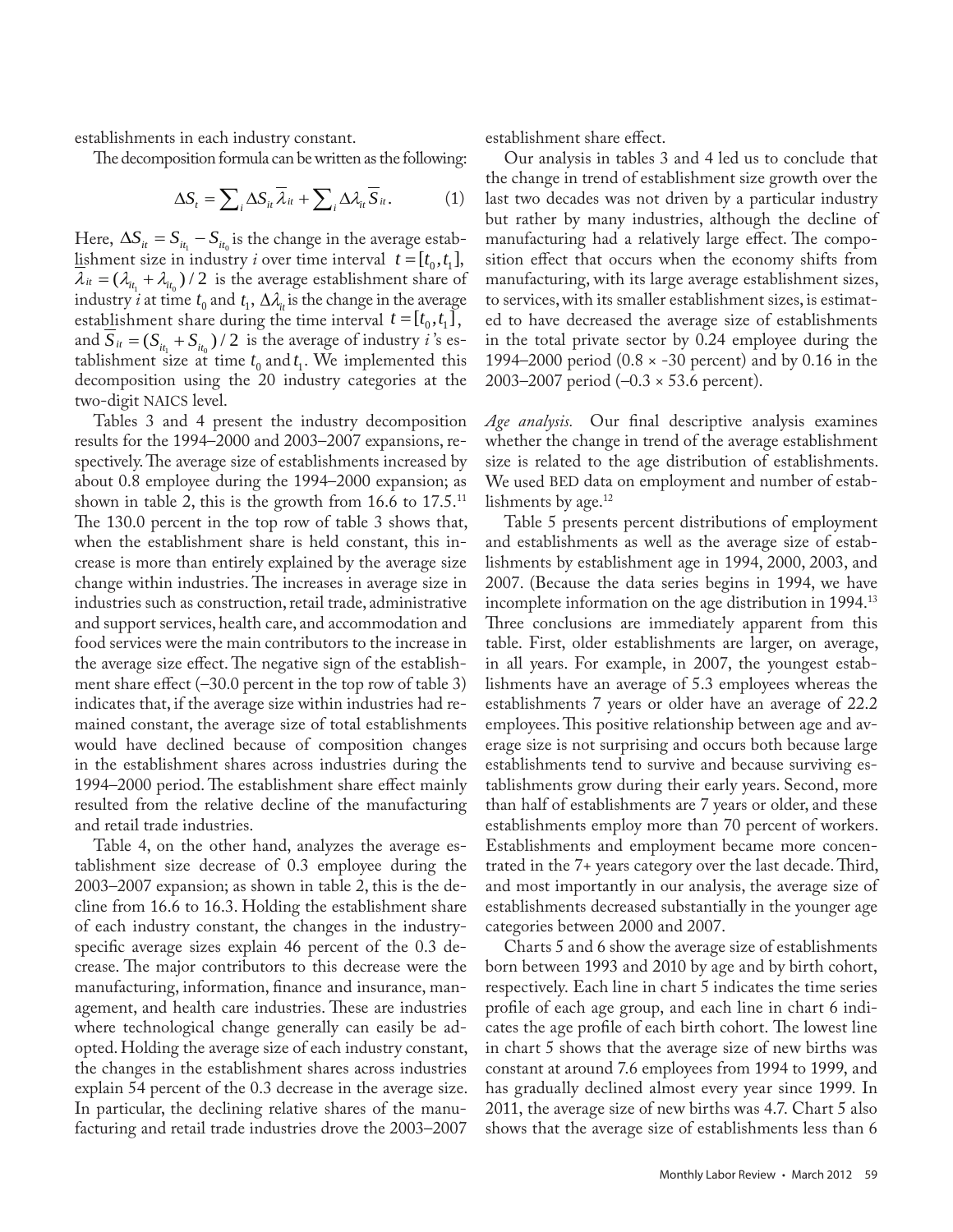|                      |                                                     |                 | 2000-1994 difference                                   | Decomposition of total 0.8 change          |                                                   |                                  |  |  |
|----------------------|-----------------------------------------------------|-----------------|--------------------------------------------------------|--------------------------------------------|---------------------------------------------------|----------------------------------|--|--|
| <b>NAICS</b><br>code | <b>Industry name</b>                                | Average<br>size | <b>Establishment</b><br>share<br>(percentage<br>point) | <b>Average size</b><br>effect<br>(percent) | <b>Establishment</b><br>share effect<br>(percent) | <b>Total effect</b><br>(percent) |  |  |
|                      | <b>Total</b>                                        | 0.8             | $\overline{\phantom{a}}$                               | 130.0                                      | $-30.0$                                           | 100.0                            |  |  |
| 11                   | Agriculture, forestry, fishing, and hunting         | $\cdot$ 3       | $-.1$                                                  | $.5\,$                                     | $-1.6$                                            | $-1.1$                           |  |  |
| 21                   | Mining                                              | $-.7$           | $-.1$                                                  | $-.4$                                      | $-2.2$                                            | $-2.6$                           |  |  |
| 22                   | <b>Utilities</b>                                    | $-10.0$         | $-.01$                                                 | $-3.0$                                     | $-.7$                                             | $-3.7$                           |  |  |
| 23                   | Construction                                        | 1.5             | .6                                                     | 17.3                                       | 7.4                                               | 24.6                             |  |  |
| $31 - 33$            | Manufacturing                                       | 1.1             | $-.7$                                                  | 8.0                                        | $-36.2$                                           | $-28.1$                          |  |  |
| 42                   | Wholesale trade                                     | .8              | $-.4$                                                  | 7.8                                        | $-5.2$                                            | 2.6                              |  |  |
| $44 - 45$            | Retail trade                                        | 1.9             | $-1.7$                                                 | 36.7                                       | $-30.6$                                           | 6.1                              |  |  |
| $48 - 49$            | Transportation and warehousing                      | 1.3             | $\cdot$ 1                                              | 4.3                                        | 2.1                                               | 6.4                              |  |  |
| 51                   | Information                                         | $\cdot$ 1       | $\cdot$ 3                                              | $\cdot$ 3                                  | 9.4                                               | 9.6                              |  |  |
| 52                   | Finance and insurance                               | $-.8$           | $\cdot$ .2                                             | $-5.6$                                     | 4.0                                               | $-1.6$                           |  |  |
| 53                   | Real estate and rental and leasing                  | .5              | $-.2$                                                  | 2.4                                        | $-1.6$                                            | .8                               |  |  |
| 54                   | Professional, scientific, and technical<br>services | $\cdot$ .2      | 1.4                                                    | 2.0                                        | 17.2                                              | 19.2                             |  |  |
| 55                   | Management of companies and<br>enterprises          | $-3.9$          | $\cdot$ 1                                              | $-2.4$                                     | 4.8                                               | 2.4                              |  |  |
| 56                   | Administrative and support services                 | 4.6             | .4                                                     | 26.1                                       | 11.6                                              | 37.8                             |  |  |
| 61                   | <b>Educational services</b>                         | $-.9$           | $\cdot$ 1                                              | $-.9$                                      | 4.7                                               | 3.8                              |  |  |
| 62                   | Health care and social assistance                   | 1.5             | $-.3$                                                  | 16.7                                       | $-8.6$                                            | 8.1                              |  |  |
| 71                   | Arts, entertainment, and recreation                 | 1.7             | .02                                                    | 2.7                                        | .4                                                | 3.0                              |  |  |
| 72                   | Accommodation and food services                     | 1.6             | $-.2$                                                  | 14.8                                       | $-6.0$                                            | 8.8                              |  |  |
| 81                   | Other services (except public<br>administration)    | $.5\,$          | $-.4$                                                  | 4.7                                        | $-3.6$                                            | 1.1                              |  |  |
| 99                   | Unclassified                                        | $-2.8$          | .9                                                     | $-2.1$                                     | 4.8                                               | 2.7                              |  |  |

years old was almost flat or increased slightly during the 1994–2000 expansion and decreased around and after the 2001 recession. The average size of establishments 6 years or older was almost flat or increased slightly during the 2003–2007 expansion, although it is hard to generalize as we have limited data for these older establishments in these years. Interestingly, the lines do not cross and are almost parallel except for establishments that were 11–14 years old. In chart 6, the age profiles slope upward and are almost parallel for the cohorts born during the 2000s expansion. Among establishments born after 2000, the age profiles for more recent birth cohorts started lower and generally stayed lower than those for earlier birth cohorts.

In our working paper (**[http://www.bls.gov/osmr/pdf/](http://www.bls.gov/osmr/pdf/ec120010.pd) [ec120010.pd](http://www.bls.gov/osmr/pdf/ec120010.pd)f**), we present the average size of establishments by age and by birth cohort in each industry. The time series profiles of the average establishment size in almost all industries were downward sloping and almost parallel among young establishments during the 2000s expansion, which is what we observe for the total private sector in chart 5. Similarly, the age profiles were upward sloping and parallel among young establishments in most industries. The slopes of the age and time series profiles were steeper among technology-intensive industries than laborintensive industries. The former include manufacturing, information, management, and administrative and support services, whereas construction, wholesale trade, retail trade,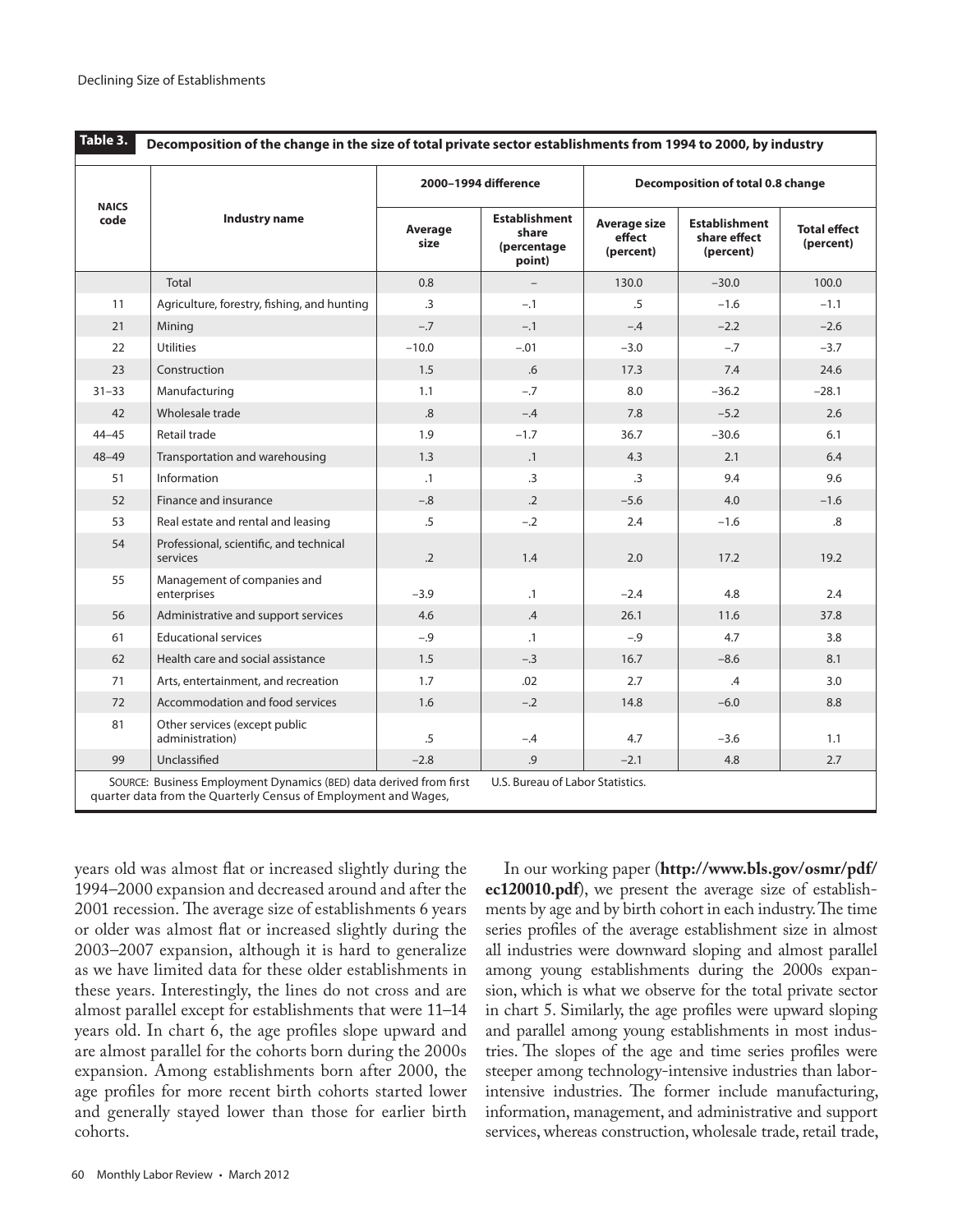|                      |                                                  |                 | 2007-2003 difference                                   | Decomposition of total -.3 change          |                                                   |                                  |  |
|----------------------|--------------------------------------------------|-----------------|--------------------------------------------------------|--------------------------------------------|---------------------------------------------------|----------------------------------|--|
| <b>NAICS</b><br>code | Industry name                                    | Average<br>size | <b>Establishment</b><br>share<br>(percentage<br>point) | <b>Average size</b><br>effect<br>(percent) | <b>Establishment</b><br>share effect<br>(percent) | <b>Total effect</b><br>(percent) |  |
|                      | Total                                            | $-.3$           |                                                        | 46.4                                       | 53.6                                              | 100.0                            |  |
| 11                   | Agriculture, forestry, fishing, and hunting      | $\cdot$ .2      | $-.1$                                                  | $-1.0$                                     | 5.3                                               | 4.2                              |  |
| 21                   | Minina                                           | 2.8             | .03                                                    | $-3.9$                                     | $-2.5$                                            | $-6.4$                           |  |
| 22                   | <b>Utilities</b>                                 | $-2.0$          | $-.02$                                                 | 1.8                                        | 2.8                                               | 4.7                              |  |
| 23                   | Construction                                     | .3              | .4                                                     | $-12.5$                                    | $-15.7$                                           | $-28.2$                          |  |
| $31 - 33$            | Manufacturing                                    | $-.5$           | $-.6$                                                  | 10.6                                       | 99.4                                              | 110.0                            |  |
| 42                   | Wholesale trade                                  | .002            | $-.1$                                                  | $-.05$                                     | 4.7                                               | 4.6                              |  |
| $44 - 45$            | Retail trade                                     | $.5\,$          | $-.9$                                                  | $-27.0$                                    | 57.8                                              | 30.8                             |  |
| $48 - 49$            | Transportation and warehousing                   | .004            | $-.01$                                                 | $-.04$                                     | 1.2                                               | 1.2                              |  |
| 51                   | Information                                      | $-1.7$          | $-.1$                                                  | 11.9                                       | 13.7                                              | 25.6                             |  |
| 52                   | Finance and insurance                            | $-1.2$          | $\cdot$ 3                                              | 28.3                                       | $-17.0$                                           | 11.2                             |  |
| 53                   | Real estate and rental and leasing               | $-.4$           | $\cdot$ .2                                             | 7.3                                        | $-5.0$                                            | 2.3                              |  |
| 54                   | Professional, scientific, and technical services | $\cdot$ 1       | $.4\,$                                                 | $-5.7$                                     | $-16.4$                                           | $-22.1$                          |  |
| 55                   | Management of companies and enterprises          | $-6.1$          | $\cdot$ 1                                              | 13.6                                       | $-15.5$                                           | $-1.9$                           |  |
| 56                   | Administrative and support services              | $-.05$          | $\cdot$ .2                                             | 1.0                                        | $-16.6$                                           | $-15.6$                          |  |
| 61                   | <b>Educational services</b>                      | $-1.5$          | $\cdot$ 1                                              | 5.8                                        | $-12.3$                                           | $-6.5$                           |  |
| 62                   | Health care and social assistance                | $-.4$           | $\cdot$ 3                                              | 15.7                                       | $-29.8$                                           | $-14.0$                          |  |
| 71                   | Arts, entertainment, and recreation              | $-.9$           | $\cdot$ 1                                              | 4.6                                        | $-4.6$                                            | .003                             |  |
| 72                   | Accommodation and food services                  | $\cdot$ .2      | $\cdot$ 1                                              | $-7.0$                                     | $-7.1$                                            | $-14.2$                          |  |
| 81                   | Other services (except public administration)    | $-.0002$        | $-.4$                                                  | .01                                        | 12.2                                              | 12.3                             |  |
| 99                   | Unclassified                                     | $-.5$           | $\cdot$ 1                                              | 3.2                                        | $-1.2$                                            | 2.1                              |  |

and real estate and rental industries are among the latter.

We conducted a decomposition of the change in the average establishment size into the average size effect and the establishment share effect by age group. The decomposition formula is the same as in equation (1), but now *i*  indicates age groups instead of industries. The decomposition was implemented with the eight age categories used in table 5. With the limited age data, this decomposition can be performed between 2003 and 2007 but not between 1994 and 2000.

Table 6 presents the decomposition results. The 0.2 decline in the average size of establishments between 2003 and 2007 is more than entirely explained by the averagesize effect, which is estimated to be  $150.8$  percent.<sup>14</sup> The interpretation of this 150.8 percent statistic is that, holding constant the establishment shares of age cohorts, the changing average size of age cohorts would suggest the decrease in the average size should be greater (in absolute value) than the observed decrease in the average size. The average size effects are generally larger for younger establishments. The estimated establishment share effect of –50.8 percent suggests that, holding constant the average size of each age cohort, the changing share of establishments towards older cohorts should have resulted in an increased average size. The largest contributor to the establishment share effect is establishments that are 7 or more years old. Overall, looking at the total effect column in table 6, the declining average size between 2003 and 2007 is quite uniformly contributable to the youngest age categories of 1–6 years old, with the 7+ year age category suggesting that the average size of establishments should have increased.

This statistical analysis in table 6 confirms what we saw in charts 5 and 6. We find that new establishment births are starting smaller and staying smaller, whereas older establishments are increasing their average size. This decline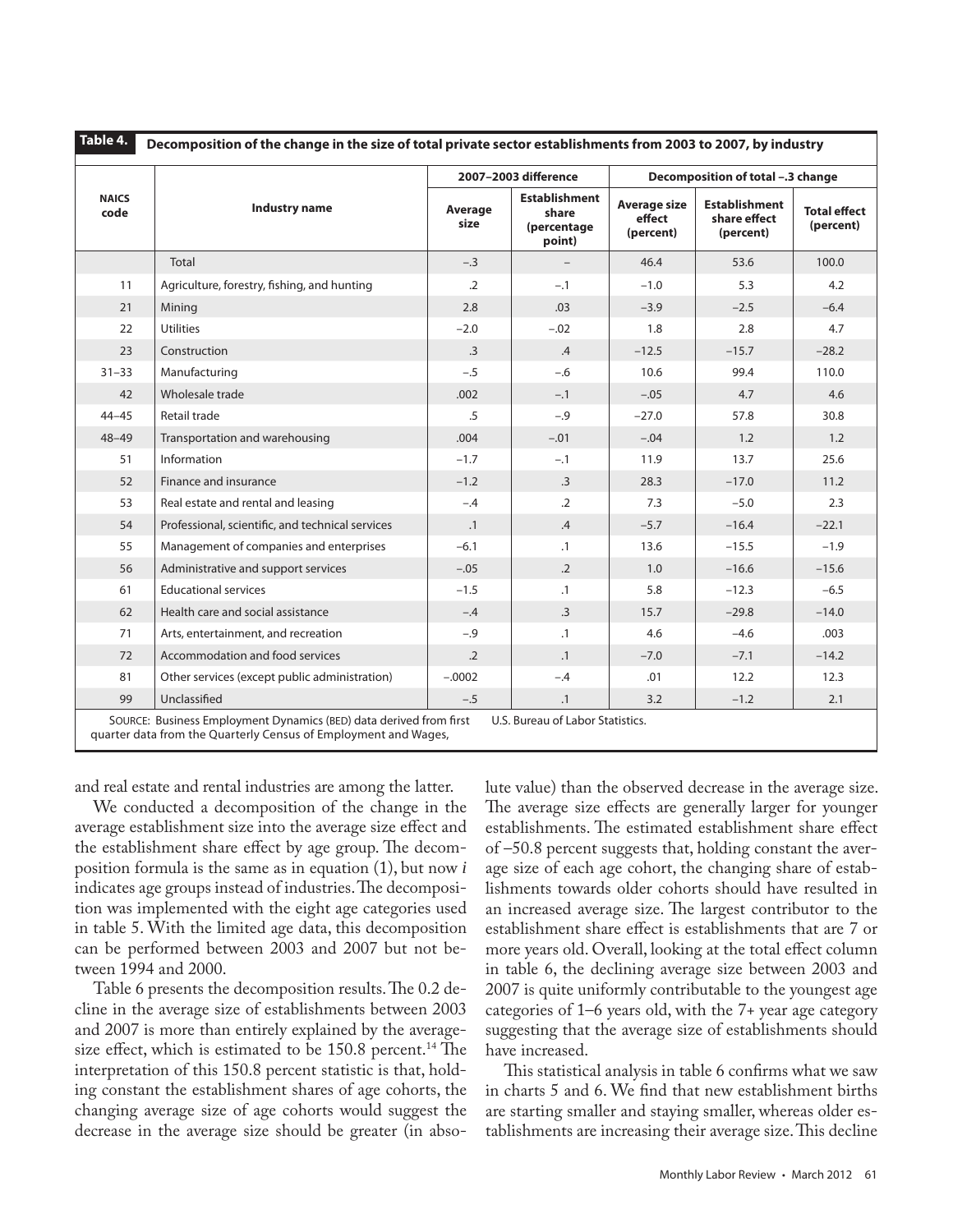| Age                 |                   |       | <b>Employment</b> |       |                          |       | <b>Establishments</b> |       | Average size of establishment |      |      |      |
|---------------------|-------------------|-------|-------------------|-------|--------------------------|-------|-----------------------|-------|-------------------------------|------|------|------|
| class               | 1994              | 2000  | 2003              | 2007  | 1994                     | 2000  | 2003                  | 2007  | 1994                          | 2000 | 2003 | 2007 |
| Total               |                   | 100.0 | 100.0             | 100.0 |                          | 100.0 | 100.0                 | 100.0 | 16.7                          | 17.5 | 16.6 | 16.4 |
| Less than 1<br>year | 4.5               | 4.3   | 3.7               | 3.1   | 10.0                     | 10.3  | 9.6                   | 9.6   | 7.5                           | 7.3  | 6.3  | 5.3  |
| 1 year              | -                 | 4.4   | 3.8               | 3.1   | $\overline{\phantom{m}}$ | 7.9   | 7.6                   | 7.6   | $\overline{\phantom{m}}$      | 9.8  | 8.2  | 6.7  |
| 2 years             | -                 | 4.4   | 3.6               | 3.2   |                          | 6.8   | 6.4                   | 6.4   | $\qquad \qquad =$             | 11.2 | 9.3  | 8.2  |
| 3 years             | $\qquad \qquad -$ | 4.2   | 3.9               | 3.1   | $\overline{\phantom{m}}$ | 6.1   | 5.9                   | 5.4   | $\overline{\phantom{m}}$      | 12.2 | 10.9 | 9.4  |
| 4 years             |                   | 3.8   | 3.8               | 3.2   |                          | 5.2   | 5.1                   | 4.9   | $\overline{\phantom{m}}$      | 12.9 | 12.3 | 10.8 |
| 5 years             | -                 | 3.7   | 3.7               | 3.3   | $\qquad \qquad -$        | 4.7   | 4.7                   | 4.5   | $\overline{\phantom{m}}$      | 13.9 | 13.1 | 12.1 |
| 6 years             |                   | 3.4   | 3.5               | 3.2   |                          | 4.1   | 4.3                   | 4.1   | $\overline{\phantom{m}}$      | 14.6 | 13.7 | 12.7 |
| $7+$ years          | -                 | 71.7  | 74.1              | 77.7  |                          | 55.0  | 56.3                  | 57.5  | $\overline{\phantom{m}}$      | 22.8 | 21.8 | 22.2 |

in the average size of establishments at birth is a pattern that is monotonic across years and industries, with a starting point around the 2001 recession.

Our key finding—that establishment births are starting smaller and staying smaller—is not found in the Census BDS data, but we believe the BED data are more accurate. E.J Reedy and Robert E. Litan noted the discrepancy in trends in their 2011 study, *Starting Smaller, Staying Smaller: America's Slow Leak in Job Creation*. In the BED data, the average size of establishment births monotonically falls from 7.7 in 1999 to 4.7 in 2011, yet the average size of establishment births in the BDS is relatively constant around 9.0 during the 2003–2008 period (although this lack of trend in the BDS is sensitive to endpoints).<sup>15</sup> The most noticeable aspects of the Census BDS data are the spikes in employment for establishment births and the spikes in the number of establishment births that occur in years ending in 2 and 7 (which are the years of the quinquennial Economic Census). These spikes affect the entire age distribution of employment and the number of establishments.<sup>16</sup> Because the spikes occur in both employment (the numerator of the average size calculation) and in the number of establishments (the denominator of the average size calculation), the resulting average size series appears relatively smooth. In contrast, the BED employment-by-age series and the BED number-of-establishments-by-age series are quite smooth over time. Given the spikes in the underlying BDS series of the numerator and the denominator, and given the variability of the BDS series, we discount the BDS average size of establishment birth series and put much more belief in the BED data.

THIS ARTICLE HAS BEEN MOTIVATED BY THE OB-SERVATION that the average size of establishments has been falling during the decade of the 2000s. Our analysis shows that the average size of establishments rose during the 1990s expansion, fell during both the 2001 and the 2007–2009 recessions, and has been essentially flat during the 2000s expansion. The differing trends when comparing the 1990s expansion and the 2000s expansion exist for both establishments and firms, and exist in both BLS and Census public use data. The business cycle properties of the average size measure are similar in the late 1970s, the 1980s, and the 1990s, but the 2000s expansion was different from the three previous expansions.

Our key conclusion is that during the decade of the 2000s, establishment births started smaller and stayed smaller. This is a pattern that is monotonic across the decade, with a starting point around the 2001 recession. This finding of smaller establishment births is strong enough to explain the decrease in the average size for the total private economy.

We believe that this finding of smaller establishment births is consistent with the hypothesis that new establishments are entering the economy with new modes of production that place a greater emphasis on technology and a lesser emphasis on labor.<sup>17</sup> Our ongoing work is focused on finding empirical evidence consistent with this hypothesis. Some of the evidence that we presented in this paper suggests that industries that intensively use technology are those with the largest change in trends in the average size of establishments. As such, with the assumption that technology can be measured by capital or by specific types of capital such as information capital,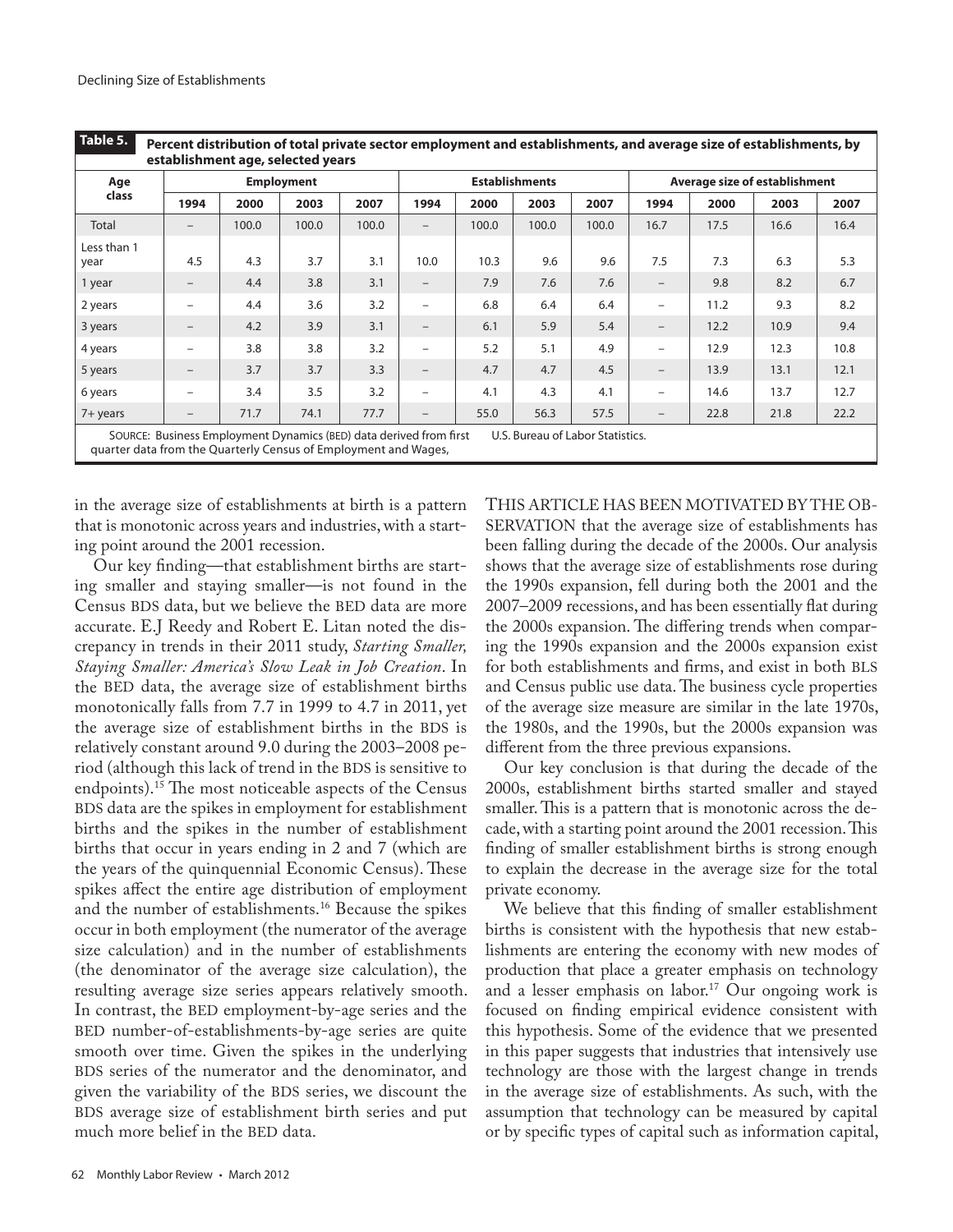

Census of Employment and Wages.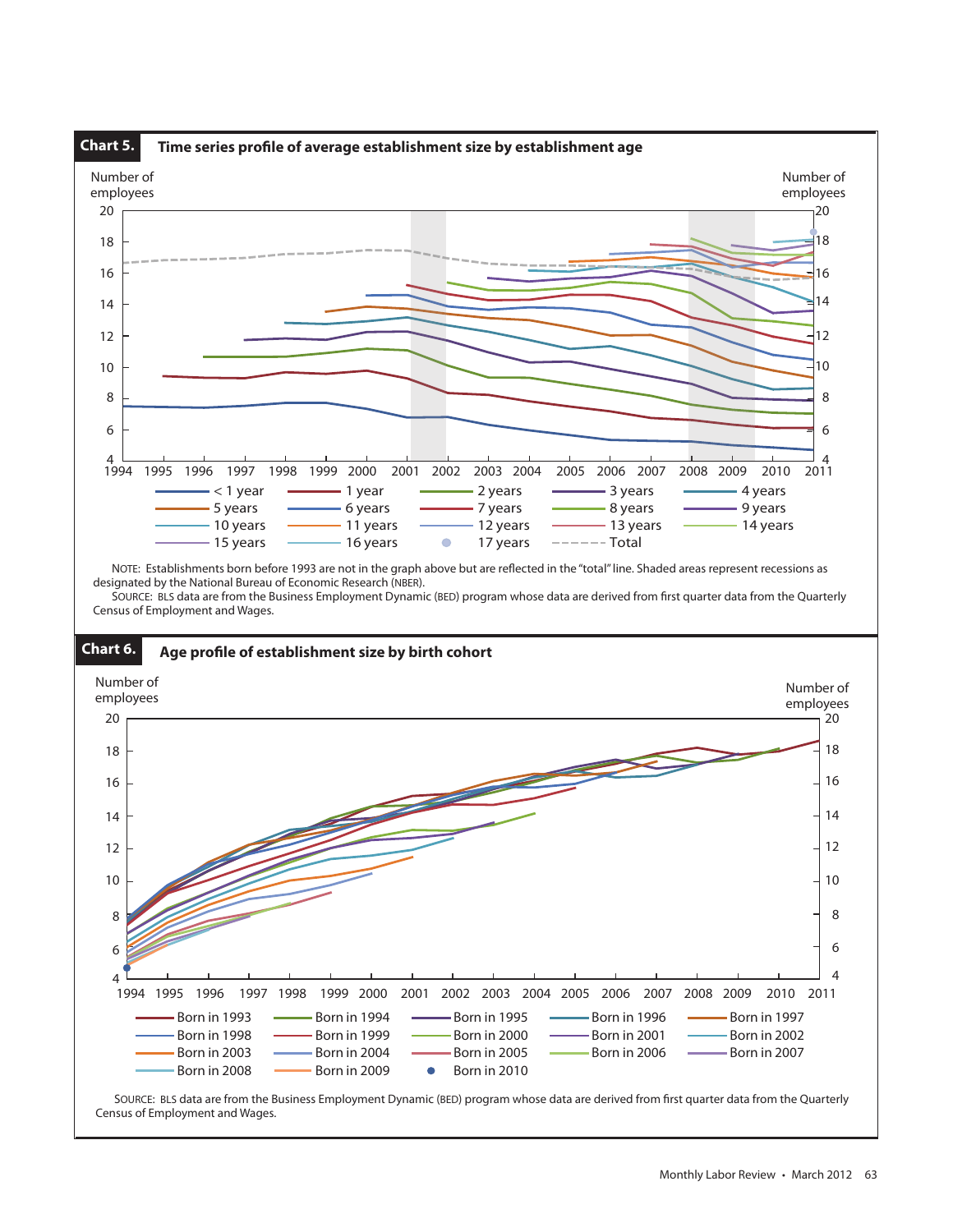|                  |                 | 2007-2003 difference                                | Decomposition of total -0.2 change  |                                                   |                                  |  |  |  |
|------------------|-----------------|-----------------------------------------------------|-------------------------------------|---------------------------------------------------|----------------------------------|--|--|--|
| Age class        | Average<br>size | <b>Establishment</b><br>share<br>(percentage point) | Average size<br>effect<br>(percent) | <b>Establishment share</b><br>effect<br>(percent) | <b>Total effect</b><br>(percent) |  |  |  |
| Total            | $-0.2$          |                                                     | 150.8                               | $-50.8$                                           | 100.0                            |  |  |  |
| Less than 1 year | $-1.0$          | $-.04$                                              | 41.1                                | 1.1                                               | 42.2                             |  |  |  |
| 1 year           | $-1.5$          | .04                                                 | 47.5                                | $-1.4$                                            | 46.1                             |  |  |  |
| 2 years          | $-1.2$          | $-.08$                                              | 31.5                                | 3.1                                               | 34.6                             |  |  |  |
| 3 years          | $-1.5$          | $-.46$                                              | 36.4                                | 19.7                                              | 56.1                             |  |  |  |
| 4 years          | $-1.5$          | $-.20$                                              | 32.0                                | 9.5                                               | 41.5                             |  |  |  |
| 5 years          | $-1.1$          | $-.18$                                              | 20.9                                | 9.5                                               | 30.4                             |  |  |  |
| 6 years          | $-1.0$          | $-.19$                                              | 16.8                                | 10.8                                              | 27.6                             |  |  |  |
| 7+ years         | .3              | 1.11                                                | $-75.4$                             | $-103.0$                                          | $-178.5$                         |  |  |  |

we are using industry-level data to investigate whether changes in capital–labor ratios are correlated with changes in the average size of establishments. We are also looking at the trend of the average size of young establishments in the Occupational Employment Statistics (OES) microdata, and investigating whether occupations losing employment because of decreasing establishment size are those that we would expect to be affected by technologyreducing labor, including clerical, administrative, and production occupations. П

## **Notes**

<sup>1</sup> The annual establishment age and survival series from the BLS Business Employment Dynamics program began in 1994, which is why the charts presented in this article start with data for 1994.

<sup>2</sup> Others have remarked on the declining size of establishment births. For instance, see Akbar Sadeghi, "The births and deaths of business establishments in the United States," *Monthly Labor Review*, December 2008, pp. 3–18, **[http://www.bls.gov/opub/mlr/2008/12/](http://www.bls.gov/opub/mlr/2008/12/art1full.pdf) [art1full.pdf](http://www.bls.gov/opub/mlr/2008/12/art1full.pdf)**; E.J. Reedy and Robert E. Litan, *Starting Smaller; Staying Smaller: America's Slow Leak in Job Creation*, Kauffman Foundation Research Series: Firm Formation and Economic Growth, July 2011, **[http://www.kauffman.org/uploadedfiles/job\\_leaks\\_starting\\_small](http://www.kauffman.org/uploadedfiles/job_leaks_starting_smaller_study.pdf) [er\\_study.pdf](http://www.kauffman.org/uploadedfiles/job_leaks_starting_smaller_study.pdf)**; and John Robertson, "The New Firm Employment Puzzle," Federal Reserve Bank of Atlanta Macroblog, August 18, 2011, **[http://macroblog.typepad.com/macroblog/2011/08/new-firm](http://macroblog.typepad.com/macroblog/2011/08/new-firm-employment-puzzle.html)[employment-puzzle.html](http://macroblog.typepad.com/macroblog/2011/08/new-firm-employment-puzzle.html)**.

For more information about the construction and uses of the BED, see James R. Spletzer et al., "Business employment dynamics: new data on gross job gains and losses," *Monthly Labor Review*, April 2004, pp. 29–42, **<http://www.bls.gov/opub/mlr/2004/04/art3full.pdf>**.

<sup>4</sup> The employment data are online at **[http://www.bls.gov/bdm/us\\_](http://www.bls.gov/bdm/us_age_naics_00_table6.txt) [age\\_naics\\_00\\_table6.txt](http://www.bls.gov/bdm/us_age_naics_00_table6.txt)**, and data on the number of establishments are online at **[http://www.bls.gov/bdm/us\\_age\\_naics\\_00\\_table5.txt](http://www.bls.gov/bdm/us_age_naics_00_table5.txt)**.

<sup>5</sup> See Ricardo J. Caballero and Mohamad L. Hammour, "The Cleansing Effect of Recessions," T*he American Economic Review*, Vol. 84, December 1994, pp. 1350–1368, **[http://www.jstor.org/sta](http://www.jstor.org/stable/2117776) [ble/2117776](http://www.jstor.org/stable/2117776)**.

<sup>6</sup> The employment data are online at **[http://www.bls.gov/web/ce](http://www.bls.gov/web/cewbd/table_f.txt)  [wbd/table\\_f.txt](http://www.bls.gov/web/cewbd/table_f.txt)**, and data on the number of firms are online at **[http://](http://www.bls.gov/web/cewbd/table_g.txt) [www.bls.gov/web/cewbd/table\\_g.txt](http://www.bls.gov/web/cewbd/table_g.txt)**.

<sup>7</sup> The BDS data are online at **[http://www.ces.census.gov/index.](http://www.ces.census.gov/index.php/bds/bds_database_list) [php/bds/bds\\_database\\_list](http://www.ces.census.gov/index.php/bds/bds_database_list)**. As of March 27, 2012, BDS data for 2010 and 2011 were not yet available.

<sup>8</sup> Note that there is no difference in employment when looking at establishments versus firms.

<sup>9</sup> The fact that the BDS employment is several million higher than BED employment in the early-to-mid 1990s is not surprising—this is one of the primary conclusions from the BLS–Census Business List Comparison Project that was conducted in the mid-2000s. This comparison project also found that the employment difference between BLS and Census data series grew in magnitude during the 1999–2002 period. (The comparison project only analyzed data from 1993 to 2002.) Further details of the BLS–Census Business List Comparison Project can be found in Randy Becker et al., "A Comparison of the Business